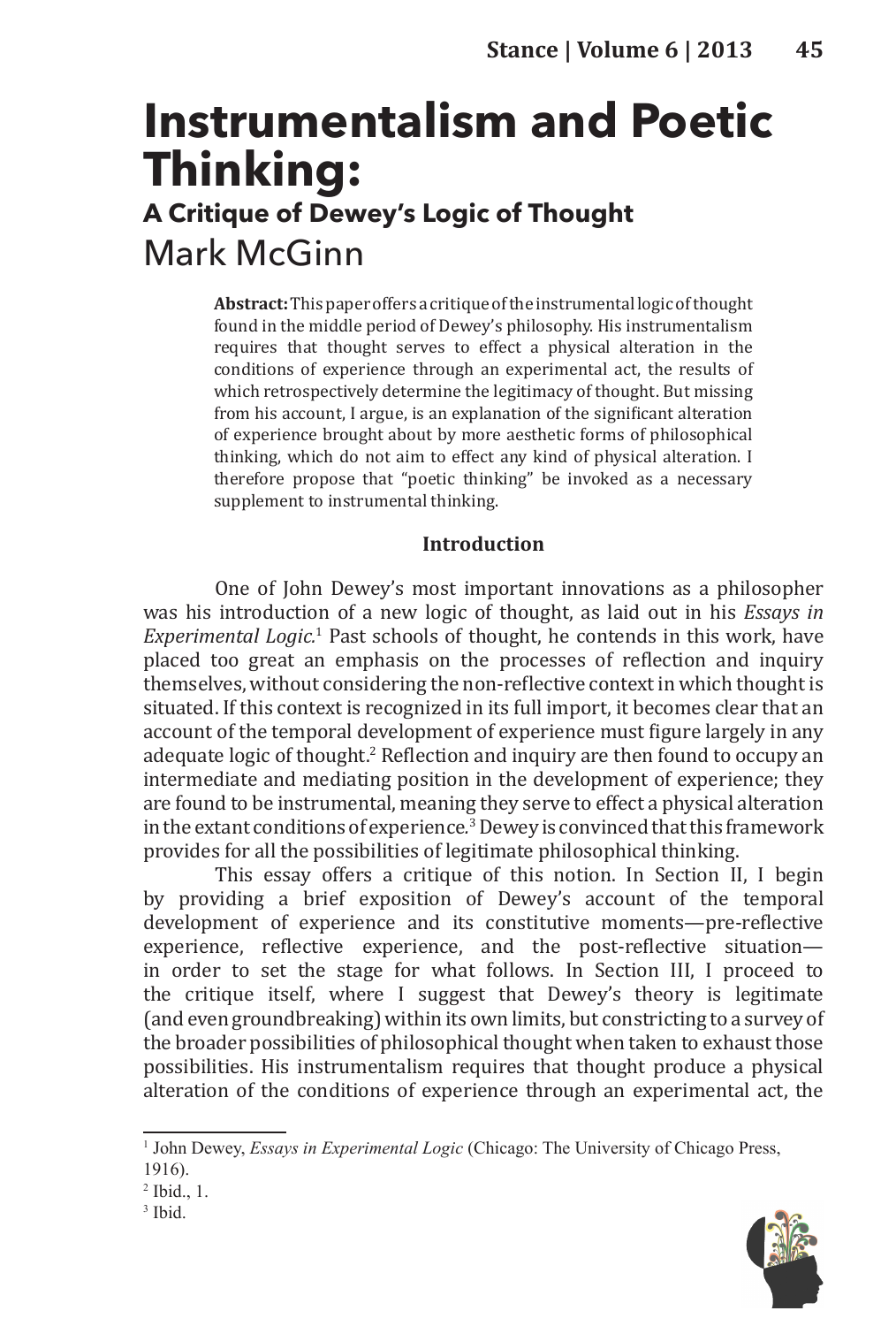results of which retrospectively determine the legitimacy of thought. Missing from his account, however, is an explanation of the significant alteration of experience brought about by more aesthetic forms of thinking, which do not aeffect—nor intend to effect—any kind of physical alteration. Therefore, I propose that "poetic thinking" be invoked as a necessary supplement to instrumental thinking. In this way, one avoids the difficulties that appear when the latter is taken to account for all forms of philosophical thought.

## **Exposition**

The first moment of the temporal development of experience, which Dewey calls by several names, is pre-reflective experience.<sup>4</sup> This moment comprises what some may refer to as a "knowledge" experience (as when we speak of "acquaintance knowledge," "immediate knowledge," or skill and habit) although Dewey is convinced that this type of experience cannot properly be called a knowledge experience without perverting both of these terms. He explains that it may be guided by knowledge resulting from previous inquiries, and may even contain an element of thinking, but not in such a way that they structure the situation and lend it a pervading quality.<sup>5</sup> For a concrete example of this pre-reflective mode, consider the difference between, on the one hand, an experience of drinking water where the perception of water is peripheral to the action itself, and on the other hand, an experience where knowledge of the constitution of water is the controlling interest. In the former case, water is experienced in an unreflective, practical way, as something encountered in the midst of everyday concerns and projects; in the latter case, it is experienced primarily as an object of perceptual and cognitional apprehension, that is, as an object of knowledge.<sup>6</sup>

Philosophers, however, have a natural tendency to distort the unreflective mode of experience by attributing qualities to it that in fact belong to the cognitional mode. Such a misconception, Dewey claims, results in a falsification of the way we phenomenologically experience the world. Because philosophers do not think about knowledge except through the lens of reflective experience, they are predisposed to regard all experiences as if they were of the same sort as reflection.<sup>7</sup> The result is that they inadvertently attribute qualities to the whole that in fact are peculiar to one of its parts. Thus, whereas things are present to us most of the time in experiences of desire and antipathy, pleasure and pain, reluctance, indifference, and reminiscence, the professional philosopher tends either to think of such things as objects of conscious knowledge or to disregard them altogether.8 While this inclination is pardonable insofar as it arises in homage to the value of thought and

<sup>4</sup> As Dewey employs no fixed vocabulary in his writing, I have resorted to coining two terms for the sake of simplicity: "pre-reflective experience" and "the post-reflective situation." The reader should bear in mind that Dewey does not use these phrases.

<sup>5</sup> Dewey, 2.

<sup>6</sup> Ibid.

<sup>7</sup> Ibid., 2-3.

<sup>8</sup> Ibid., 3.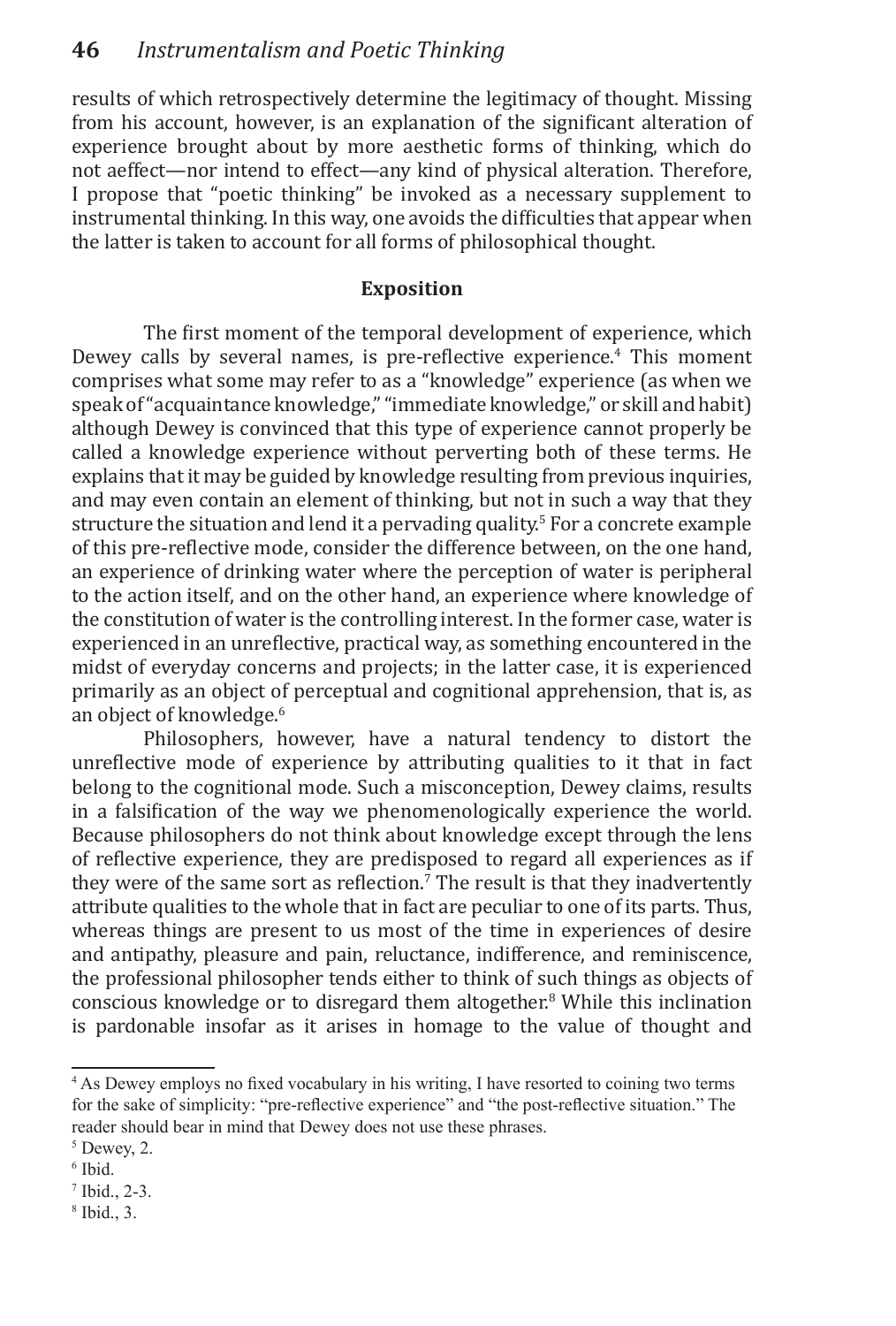reflection—a value that should by no means be underestimated—it is nevertheless damaging to critical philosophical investigation. Any inquiry that proceeds from this misconception is likely to be misguided from the start.<sup>9</sup>

Another important aspect of experience (whether pre-reflective or reflective) is that it is set in a non-cognitive context that holds in place a vast network of interrelations that inflect the focal object with meaning and significance. In other words, experience is structured by an internal organization by virtue of which the relations that comprise it "hang together" and are imbued with a saturating quality.<sup>10</sup> Consider, for example, how the focal point of experience—right now, the words of this essay—are surrounded by the page, the room, the building, the town, and so on, each successive level becoming increasingly indistinct, and how, in addition to these spatial horizons, one's projects, habits, interests, and past stretch backward and forward in time, such that one interprets the environing world by their lights.<sup>11</sup> We find that experience is ensconced in sundry horizons, both spatial and temporal, which shade off indefinitely into the fringe of awareness and beyond, infusing its focal object with significance. Although as philosophers we tend to think of such internal organization as the outcome of conscious thought processes, it is actually, according to Dewey, constituted largely by experiences that are nonreflective in character. This immense and active nexus of varied and interrelated elements is precisely what he means when he speaks of "experience."

Granted, then, that the greater part of experience is unreflective in character or at least constituted by unreflective factors, the task remains of describing the characteristics and purpose of *reflective experience*, the second moment in the temporal development of experience. Dewey claims that reflection first arises when the factors that comprise the empirical situation just described come into conflict; it is brought to the forefront of experience when something goes wrong, when friction and discordance disrupt our habitual, unreflective engagement with the environing world.<sup>12</sup> He emphasizes that such incompatibility of factors is not merely structural or static, as would seem to be the case if we supposed that our previous reflective inquiries had simply been inadequate in ordering experience. Instead, the factors of the empirical situation are incompatible in an "active and progressive" sense, as living hindrances to projects that extend beyond our intellectual concerns.<sup>13</sup>

Since incompatibility of factors obstructs some active interest of the knower, a particular purpose is set for thought in each case. The solution of this conflict (or, more accurately, the *re-*solution back into non-conflicted experience) must remain faithful to the existing conditions of the empirical situation. Only in relation to these may thought take its proper orientation. For example, if one ignores these conditions in formulating a solution, or evades them by escaping into imagination and fantasy, the conflict is either further agitated or remains unsettled (if it does not resolve itself). Conversely,



<sup>&</sup>lt;sup>9</sup> Ibid.

<sup>10</sup> Ibid., 4.

 $11$  Ibid., 6.

<sup>12</sup> Ibid., 10.

 $13$  Ibid.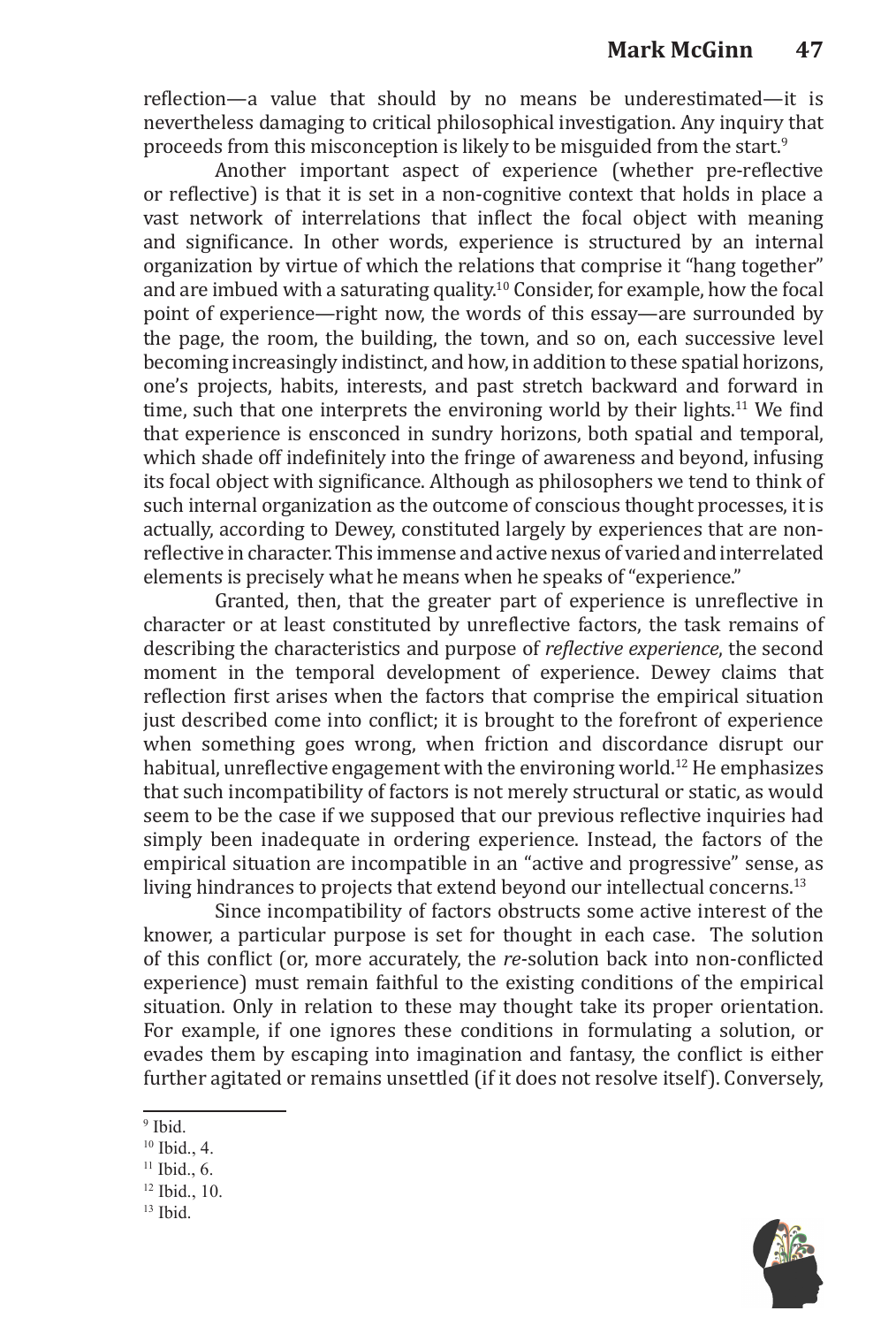if the problems one attends to do not arise from any real conflict—if they are problems purely of thought, divorced from experience—they should not be regarded as problems at all. Also, as long as the results of thought are not put into effect by being tested in action (as long as they do not serve as an instrument in effecting change in the empirical situation), the so-called knowledge gained lies fallow and thus does not qualify as knowledge at all. In order to become effective knowledge, it must translate into experimental action and thereby generate another non-reflective situation within which conflicts may again arise and new problems for reflection are set. I will refer to this second non-reflective situation as the post-reflective situation.

The post-reflective situation differs from the pre-reflective situation in three important ways. First (and foremost, for Dewey), the actual physical conditions of the situation are altered.<sup>14</sup> For example, if the factors of a particular conflict are thirst and the presence of unclean water, then the purification of that water—say, by boiling it—will result in a physical modification of the factors of experience: the cleansing of water and the quenching of thirst. The second way in which the situation is altered is through the changed character of the agent herself. With each successful operation of thought, she acquires new habits and skills, such as those involved in purifying water, that will be of use in future conflicts.15 Finally, the post-reflective situation differs from the pre-reflective situation in that the factors involved in the experience accrue meaning and significance for the agent.<sup>16</sup> To continue with the example: Never again will she look at unclean water in the same way, as something undrinkable, and the tools she used to purify it will accrue meanings that were not previously there, presenting themselves as things that are useful for cleansing water.

As we will see, Dewey accords a certain priority to the first of these changes (physical alteration), while the latter two are regarded as secondary and posterior. I wish to call this priority into question. All the same, it should be kept in mind that this essay, whatever critique it may make of Dewey's instrumentalism, remains within the structure established by his distinctive notion of experience. This I leave untouched.

### **Critique**

Dewey's logic of thought, as he himself says, is instrumental. Thought is measured by the extent to which it serves as an instrument in effecting a physical change in the environment.17 However, we are justified in asking whether this should be the only goal that thought sets for itself and more specifically, whether it should be the sole end toward which philosophical thinking aims. Might the possibility exist of a mode of thought that is interested

<sup>14</sup> Ibid., 31.

<sup>15</sup> Ibid., 16.

<sup>16</sup> Ibid.

<sup>&</sup>lt;sup>17</sup> Dewey is quite clear about this point: "The reorganization, the modification, effected by thinking is … a *physical* one. Thinking ends in experiment and experiment is an *actual*  alteration of a physically antecedent situation." Ibid., 31 (first italics mine).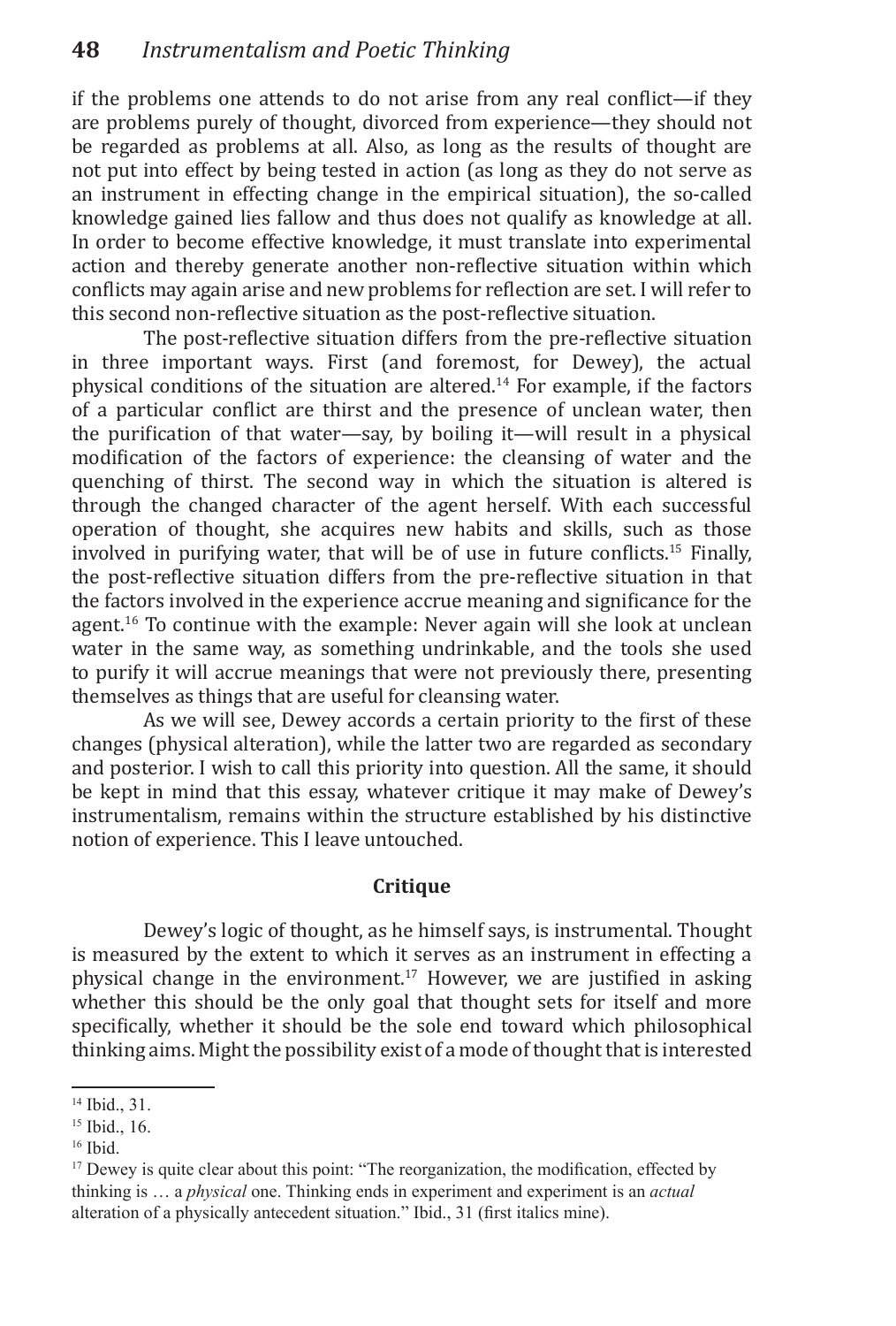in more than effects and results, a mode of thought that moves on more subtle levels?

Dewey suggests this possibility when he says that aside from being instrumental to gaining control of situations, thought may also serve to "enrich . . . the immediate significance of subsequent experiences," hinting at a poetic mode of thought whose purpose is to enhance the meaning and quality of life, though not in any kind of physical way. "And it may well be," he continues, "that this by-product, this gift of the gods, is incomparably more valuable for living a life than is the primary and intended result of control."18 He seems to soon forget this possibility, or else to relegate it to the realm of art and literature, when a few pages later he reiterates that thought must produce a physical modification of the environment. We are led to conclude that such poetic thinking lies outside the proper domain of philosophy, that it is merely a "by-product" of "the primary and intended result of control." But should these by-products, which even he suggests are inimitably valuable, be regarded as incidental to thought? Perhaps there is a mode of thinking whose express purpose is to enrich and deepen the significance of experience, to forge value. Perhaps we may reasonably posit, in addition to instrumental thinking, what may be called poetic thinking, a mode of thought that aims not at the physical alteration of the conditions of experience but rather at the *significant alteration*  of experience.19 Before moving on to expound the purpose and characteristics of poetic thinking, it will be beneficial to illustrate in what ways instrumental thinking comes up short when it is taken to exhaust the possibilities of philosophical thought, as well as the dangers inherent in taking up such a view. The writings of Randolph Bourne and Martin Heidegger will aid us in this task.

At one time a disciple of Dewey, Bourne poses questions similar to those we have considered. His chief criticism is that Dewey's instrumentalism, which concerns itself primarily with technique and expediency, is apt to come with a loss of "poetic vision."<sup>20</sup> Instead of striving to create new values and open new horizons of thought, it settles with the goal of adaption to a pre-existing environment. "The defect of any philosophy of 'adaption' or 'adjustment,'" Bourne writes, "is that there is no provision for thought getting beyond itself. If your ideal is to be in adjustment to your situation, in radiant co-operation with reality, then your success is likely to be that and no more."<sup>21</sup> Thus, for Bourne, Dewey's instrumentalism suffers from a devastating lack: It fails to account for the visionary side of thought, which he believes must "constantly

<sup>20</sup> Randolph Bourne, *War and the Intellectuals: Collected Essays, 1915-1919*, ed. Carl Resek (Indianapolis: Hackett Publishing Company, 1999), 61.  $21$  Ibid.



<sup>18</sup> Ibid., 17-8.

<sup>&</sup>lt;sup>19</sup> I do not mean for this distinction to suggest that philosophers must be either instrumental or poetic thinkers; the work of most philosophers contains both instrumental and poetic elements. Nevertheless, some tend so far in one or the other direction that they serve as paradigm examples of one particular mode. Dewey and Marx, for example, who both fervently advocated social and political reform, are typically instrumental philosophers. Nietzsche, Heidegger, and Wittgenstein, who aimed primarily at transforming the understanding of their readers, are characteristic examples of poetic philosophers. (These lists are by no means exhaustive, of course.)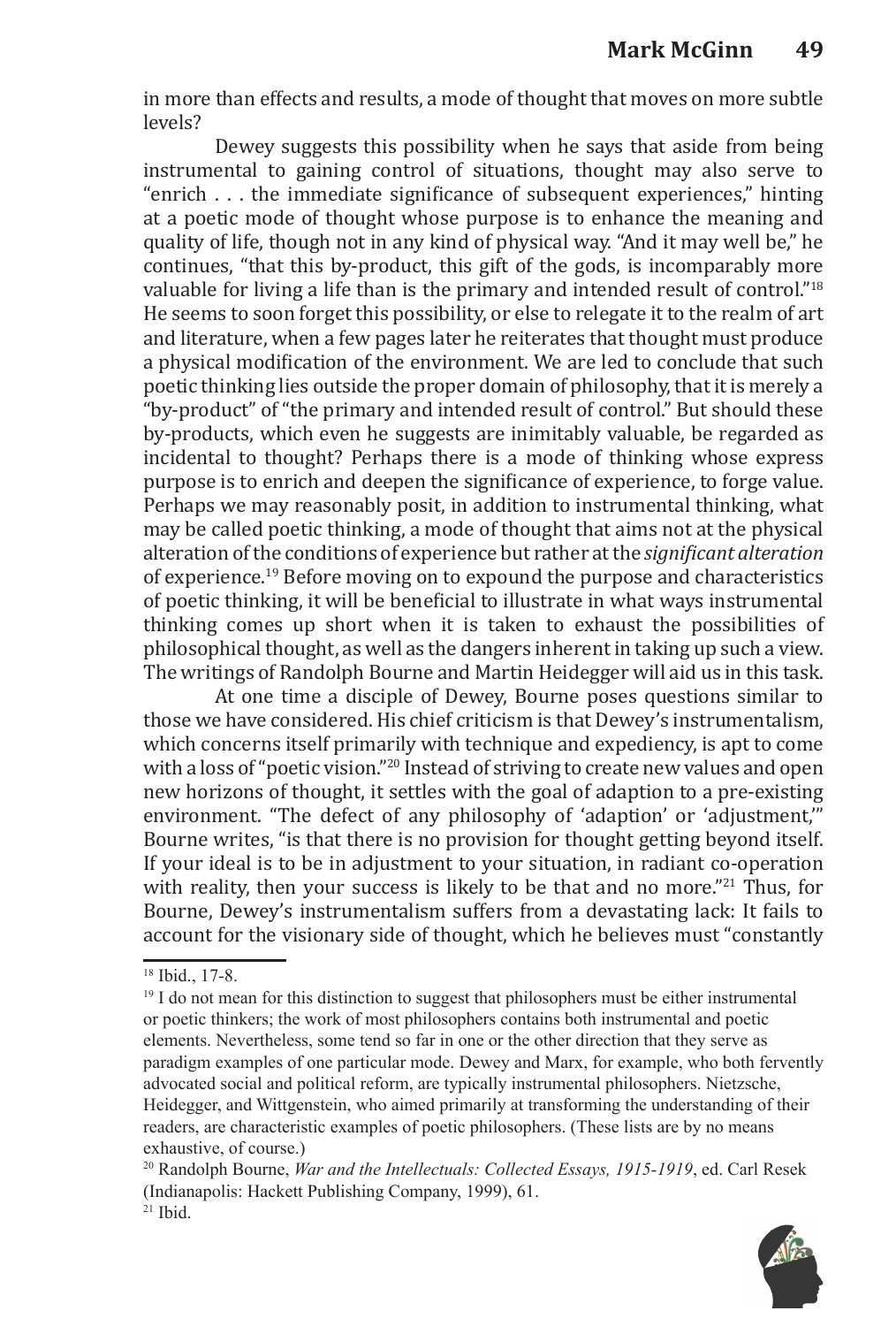outshoot technique."22 It stops short of what is possible as such, and limits itself to the circumscribed possibilities of a given set of conditions. By thus being assigned determinate limits, the field of potential human endeavor and thought is restricted.

Martin Heidegger points to a different, though related, shortcoming of instrumental thinking. While he acknowledges that it is justified and even necessary for living a life, he claims that instrumental thought (which he refers to as "calculative thinking") leads to thoughtlessness when carried to an extreme. In "always reckon[ing] with conditions that are given," it is prone not only to overlook what is possible as such but to lose itself in a frenzied ordering of the actual. "Calculative thinking races from one prospect to the next," he writes. It "never stops, never collects itself."23 Whereas Bourne is concerned that instrumental-calculative thinking restricts philosophy's range of possibilities and thus limits it, for Heidegger the risk is that we may come to expect too much of philosophy by demanding that it serve to manipulate the environing world in some way, and thereby overlook its less apparent effects.<sup>24</sup> He suggests that much philosophical thought moves on more subtle levels, such as attuning us with aspects of experience that normally pass unnoticed, evoking new modes of comportment toward the world, venturing into unexplored realms of thought. Philosophical thinking may also take the form of "self-meditation," in which case thinking is directed back upon itself in an effort to see through its own determinations and historical constitution.25 In demanding of such thinking that it produce physical changes in the world, Heidegger claims, we impose a foreign standard upon it. Its effects may be only mediate—but they are no less decisive.

One of my chief worries with Dewey's instrumentalism is that, when adopted by others, it may become so forward–looking that it fails to recognize its own determinations. In order to be effective, as Dewey himself says, thought must bleed into experience, so to speak. But experience, we should remember, also bleeds into thought. We would be remiss to assume that one may adopt a wholly unbiased standpoint from which to philosophize; we bring much with us into reflection that is unreflective, assumptions so deeply embedded in our culture and concepts as to be imperceptible. These historical determinations shape and guide our inquiries to a great extent. Thus the risk of instrumental thinking, which ever keeps its sights on tangible results, on the future and progress, is that it may become so forward-looking as to let its determinations go unnoticed. One of the tasks of a more meditative, poetic mode of thinking, the kind Heidegger advocates, is to supplement and offset the blind spots inherent in instrumental-calculative thinking (necessary as it is) in order to

 $22$  Ibid.

<sup>23</sup> Martin Heidegger, "Memorial Address," in *Discourse on Thinking*, trans. John M. Anderson and E. Hans Freund (New York: Harper Perennial, 1966), 46.

<sup>24</sup> Martin Heidegger, *Basic Questions of Philosophy*, trans. Richard Rojcewicz and Andre Schuwer (Bloomington: Indiana University Press, 1994), 5.

<sup>25</sup> Martin Heidegger, *Contributions to Philosophy*, trans. Richard Rojcewicz and Daniela Vallega-Neu (Bloomington: Indiana University Press, 2012), 39-44.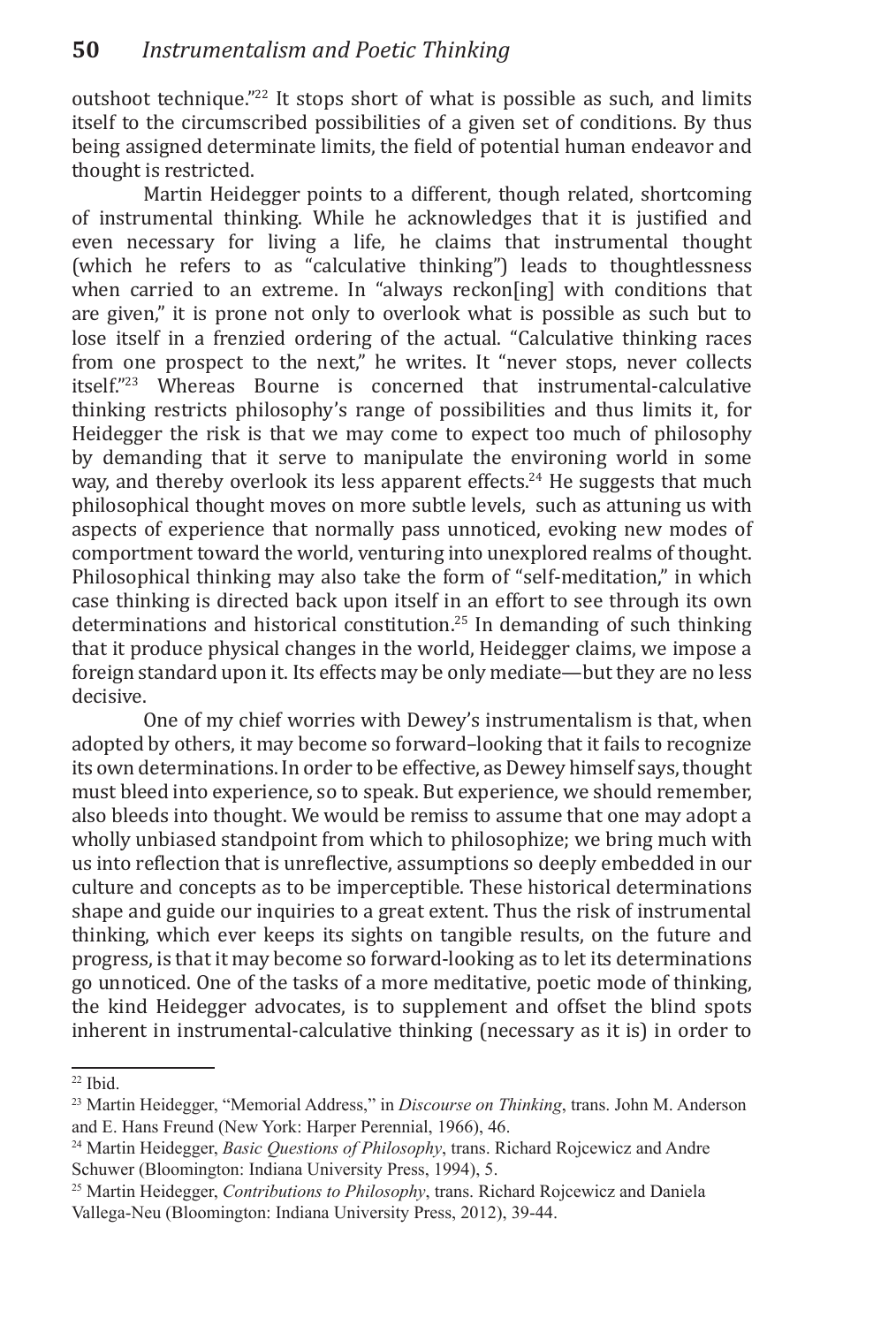make it more historically conscious. To be sure, much of Dewey's philosophy is geared expressly toward this end, and may even be considered poetic in many respects, but such thought is not instrumental.<sup>26</sup> Heidegger's "self-meditation" (which may be regarded as a kind of poetic thinking, though not necessarily a paradigmatic example) reflects on determination not in order to bring about any change in the physical environment, but so that the thinker may stand in a more knowing relation to her historicity, the inconspicuous (and for that reason worrisome) force that prods us along in our thought and actions.

One might object that in having such a purpose it is indeed instrumental to something, but if we allow this point then every kind of philosophizing—even the question concerning how many angels can fit on the head of a pin—must also be considered instrumental, in that it serves some human interest and purpose. All thought is certainly instrumental toward something, but not in such a way as to meet the criterion Dewey sets for it. It is precisely this criterion that I wish to call into question. If we demand of thought that it render physical modifications in the environment, we may be excluding equally valid forms of thought that move on more subtle levels.

Another objection that might be raised in response to this critique is the assertion that poetic thinking—and, for that matter, experience itself is in fact physical, and thus that the changes it brings about must also be physical. I do not deny a certain version of this point, but let us not equivocate on the meaning of the word "physical." If by "physical" we mean embodied, then certainly poetic thinking and its effects are physical, since experience is necessarily embodied experience. But notice that, according to this definition, all forms of thinking (even the most groundless) qualify as generating physical alterations. Therefore, it would make no sense for Dewey to say that thinking ought to effect physical alterations in experience if he also thinks that it necessarily does so. Bearing this in mind, it is clear that Dewey does not use this word to signify anything like embodiment. Rather, by "physical" he seems to mean external, or independent of the agent, such that "physical alteration" consists in reconstructing the objective conditions of experience (recall the example of cleansing water).<sup>27</sup> Such alterations, however, are the domain of instrumental thinking; they are not of the kind that poetic thinking brings forth.

Up to this point, we have said very little regarding the positive characteristics of poetic thinking. It will be useful to highlight certain key aspects by illustrating in what ways poetic thinking differs from

<sup>&</sup>lt;sup>27</sup> The use of the words "external" and "independent" does not necessarily compromise the unity of the phenomenon of experience. External physical conditions are an inextricable part of experience, but we may nevertheless speak of them as being in a certain sense separate from the agent. It might be useful to make a distinction here between external physical conditions, which lie beyond the bodily limits of the agent (what I refer to as "physical conditions" in this essay), and internal physical conditions, the physical conditions of embodiment mentioned above. Both inhere in experience and are inextricably related, yet each has a distinctive phenomenological quality of its own.



<sup>26</sup> Cf., for example, John Dewey, *Reconstruction in Philosophy* (New York: Henry Hold and Company, 1920).